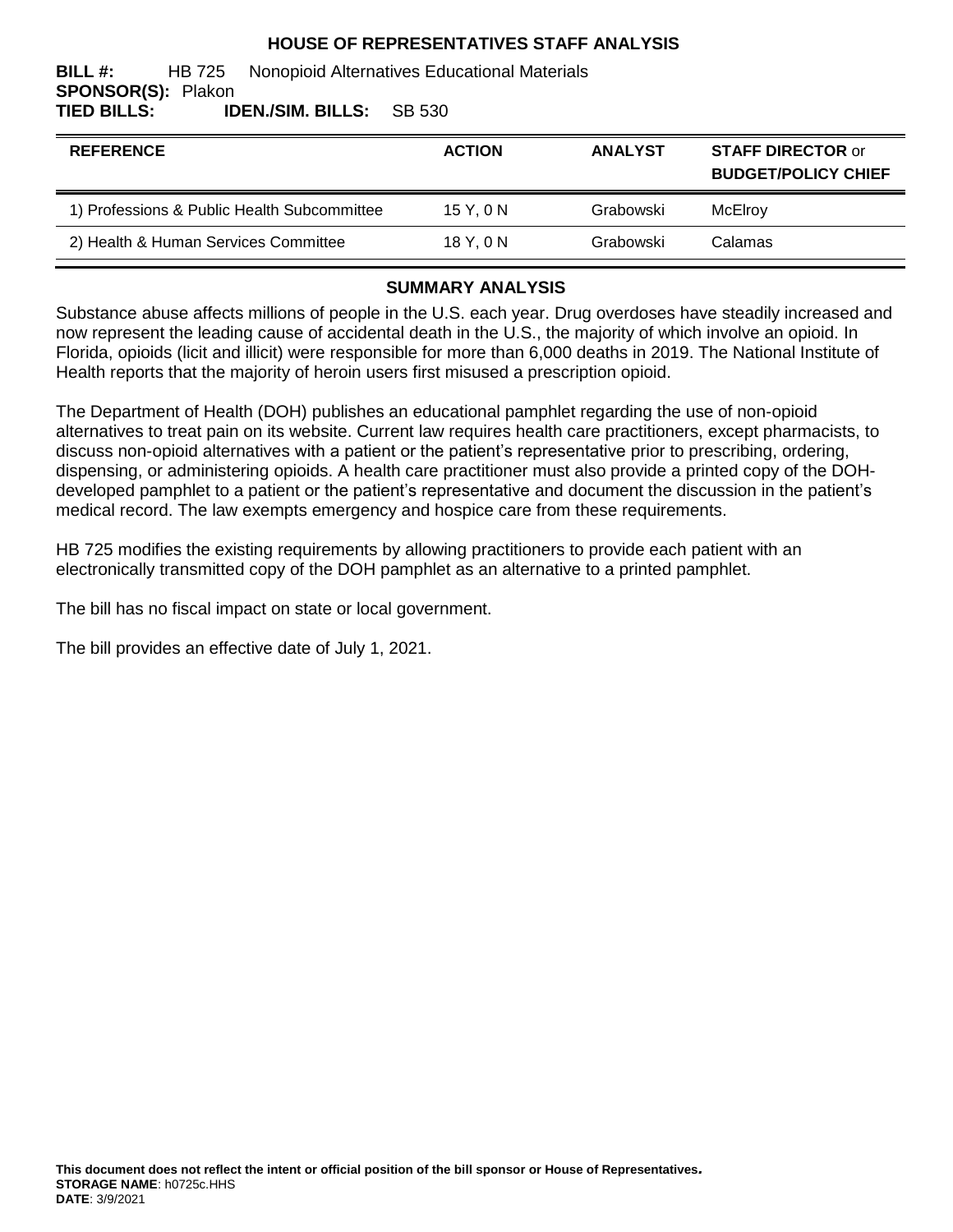#### <span id="page-1-1"></span>**FULL ANALYSIS**

## **I. SUBSTANTIVE ANALYSIS**

## A. EFFECT OF PROPOSED CHANGES:

## **Present Situation**

#### Substance Abuse

<span id="page-1-0"></span>Substance abuse refers to the harmful or hazardous use of psychoactive substances, including alcohol and illicit drugs.<sup>1</sup> Substance abuse disorders occur when the chronic use of alcohol or drugs causes significant impairment, such as health problems, disability, and failure to meet major responsibilities at work, school, or home.<sup>2</sup> Repeated drug use leads to changes in the brain's structure and function that can make a person more susceptible to developing a substance abuse disorder.<sup>3</sup> Brain imaging studies of persons with substance abuse disorders show physical changes in areas of the brain that are critical to judgment, decision making, learning and memory, and behavior control.<sup>4</sup>

According to the Diagnostic and Statistical Manual of Mental Disorders, Fifth Edition, a diagnosis of substance abuse disorder is based on evidence of impaired control, social impairment, risky use, and pharmacological criteria.<sup>5</sup> The most common substance abuse disorders in the United States are from the use of alcohol, tobacco, cannabis, stimulants, hallucinogens, and opioids.<sup>6</sup>

#### <span id="page-1-2"></span>*Opioid Abuse*

Opioids are psychoactive substances derived from the opium poppy, or their synthetic analogues.<sup>7</sup> They are commonly used as pain relievers to treat acute and chronic pain. An individual experiences pain as a result of a series of electrical and chemical exchanges among his or her peripheral nerves, spinal cord, and brain.<sup>8</sup> Opioid receptors occur naturally and are distributed widely throughout the central nervous system and in peripheral sensory and autonomic nerves.<sup>9</sup> When an individual experiences pain, the body releases hormones, such as endorphins, which bind with targeted opioid receptors.<sup>10</sup> This disrupts the transmission of pain signals through the central nervous system and reduces the perception of pain.<sup>11</sup> Opioids function in the same way by binding to specific opioid receptors in the brain, spinal cord, and gastrointestinal tract, thereby reducing the perception of pain.<sup>12</sup> Opioids include:<sup>13</sup>

<span id="page-1-3"></span>• Buprenorphine (Subutex, Suboxone);

 $\overline{a}$ <sup>1</sup> World Health Organization, *Substance Abuse*, available at [http://www.who.int/topics/substance\\_abuse/en/](http://www.who.int/topics/substance_abuse/en/) (last visited February 23, 2021).

<sup>2</sup> Substance Abuse and Mental Health Services Administration, *Mental Health and Substance Use Disorders,* (last rev. April 2019), available at<http://www.samhsa.gov/disorders/substance-use> (last visited February 23, 2021).

<sup>3</sup> National Institute on Drug Abuse*, Drugs, Brains, and Behavior: The Science of Addiction*, available at

<https://www.drugabuse.gov/publications/drugs-brains-behavior-science-addiction/drug-abuse-addiction> (last visited February 23, 2021).  $4$  Id.

<sup>5</sup> *Supra* not[e 2.](#page-1-0)

 $^6$  Id.

<sup>7</sup> World Health Organization, *Information Sheet on Opioid Overdose*, (Aug. 2018), available at

[http://www.who.int/substance\\_abuse/information-sheet/en/](http://www.who.int/substance_abuse/information-sheet/en/) (last visited February 23, 2021).

<sup>8</sup> National Institute of Neurological Disorders and Stroke, *Pain: Hope through Research*, (last rev. Aug. 13, 2019), available at <https://www.ninds.nih.gov/Disorders/Patient-Caregiver-Education/Hope-Through-Research/Pain-Hope-Through-Research> (last visited February 23, 2021).

<sup>9</sup> Gjermund Henriksen, Frode Willoch; *Brain Imaging of Opioid Receptors in the Central Nervous System,* 131 BRAIN 1171-1196 (2007), available at<https://www.ncbi.nlm.nih.gov/pmc/articles/PMC2367693/> (last visited February 23, 2021).  $10$   $\overline{d}$ .

 $11$  Id.

<sup>12</sup> Department of Health and Human Services, Substance Abuse and Mental Health Services Administration, *SAMHSA Opioid Overdose Prevention Toolkit: Facts for Community Members* (2013, rev. 2014) 3, available at

[https://www.integration.samhsa.gov/Opioid\\_Toolkit\\_Community\\_Members.pdf](https://www.integration.samhsa.gov/Opioid_Toolkit_Community_Members.pdf) (last visited February 23, 2021).

**STORAGE NAME**: h0725c.HHS **PAGE: 2** <sup>13</sup> Florida Department of Law Enforcement, Medical Examiners Commission, *Drugs Identified in Deceased Persons by Florida Medical Examiners 2019 Annual Report*, (Nov. 2020), available at [http://www.fdle.state.fl.us/MEC/Publications-and-Forms/Documents/Drugs-in-](http://www.fdle.state.fl.us/MEC/Publications-and-Forms/Documents/Drugs-in-Deceased-Persons/2019-Annual-Drug-Report.aspx)[Deceased-Persons/2019-Annual-Drug-Report.aspx](http://www.fdle.state.fl.us/MEC/Publications-and-Forms/Documents/Drugs-in-Deceased-Persons/2019-Annual-Drug-Report.aspx) (last visited February 23, 2021).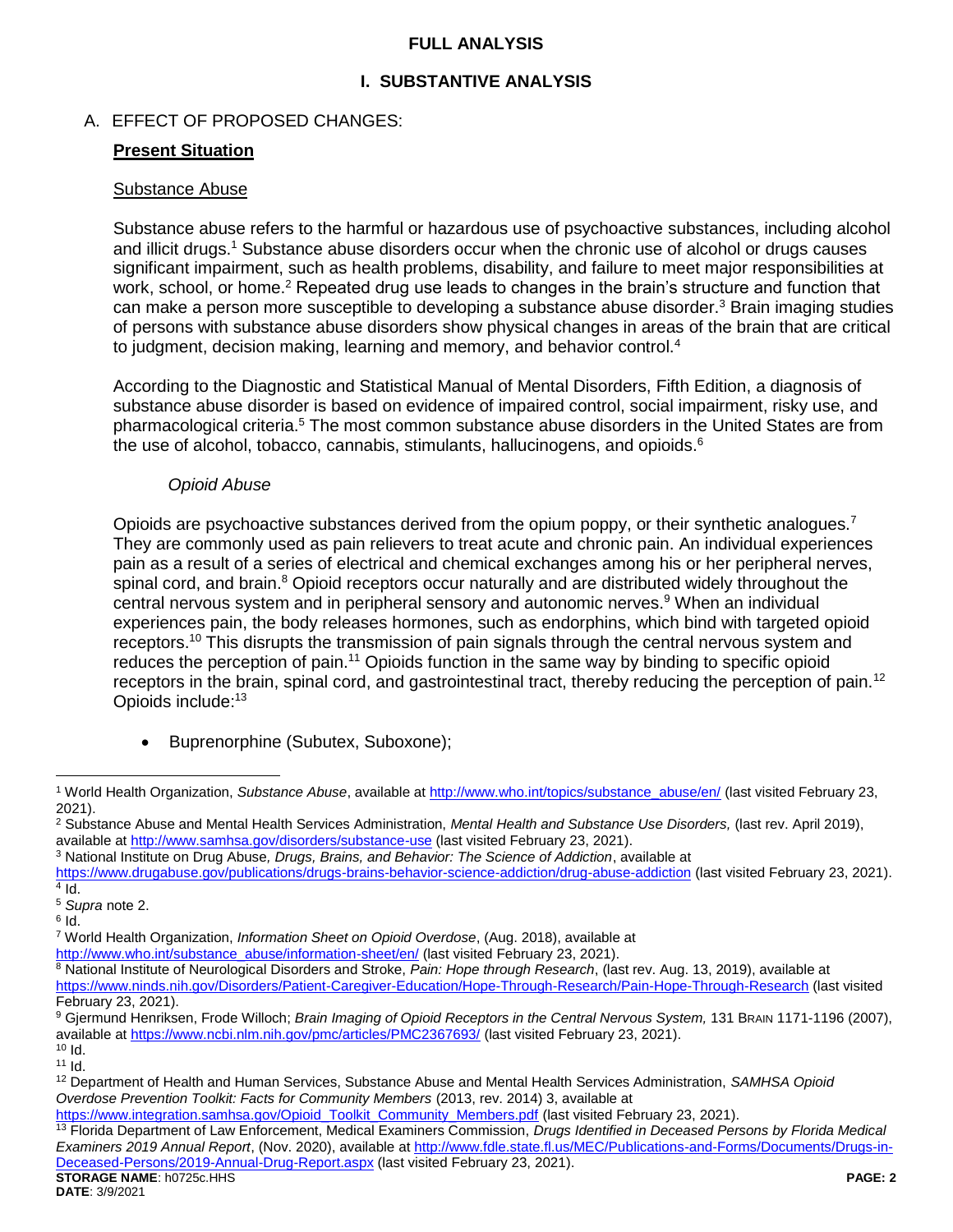- Codeine;
- Fentanyl (Duragesic, Fentora);
- Fentanyl Analogs;
- Heroin:
- Hydrocodone (Vicodin, Lortab, Norco);
- Hydromorphone (Dilaudid, Exalgo);
- Meperidine;
- Methadone:
- Morphine;
- Oxycodone (OxyContin, Percodan, Percocet);
- Oxymorphone;
- Tramadol; and
- U-47700.

Opioids are commonly abused, with an estimated 15 million people worldwide suffering from opioid dependence.<sup>14</sup> Opioids can create a euphoric feeling because they affect the regions of the brain involved with pleasure and reward, which can lead to abuse.<sup>15</sup> Continued use of these drugs can lead to the development of tolerance and psychological and physical dependence.<sup>16</sup> This dependence is characterized by a strong desire to take opioids, impaired control over opioid use, persistent opioid use despite harmful consequences, a higher priority given to opioid use than to other activities and obligations, and a physical withdrawal reaction when opioids are discontinued.<sup>17</sup> Nearly 80 percent of people who use heroin first misused prescription opioids.<sup>18</sup>

An overabundance of opioids in the body can lead to a fatal overdose. In addition to their presence in major pain pathways, opioid receptors are also located in the respiratory control centers of the brain.<sup>19</sup> Opioids disrupt the transmission of signals for respiration in the identical manner that they disrupt the transmission of pain signals. This leads to a reduction, and potentially cessation, of an individual's respiration. Oxygen starvation will eventually stop vital organs like the heart, then the brain, and can lead to unconsciousness, coma, and possibly death.<sup>20</sup> Within three to five minutes without oxygen, brain damage starts to occur, soon followed by death.<sup>21</sup> However, this does not occur instantaneously as people will commonly stop breathing slowly, minutes to hours after the drug or drugs were used.<sup>22</sup>

An opioid overdose can be identified by a combination of three signs and symptoms referred to as the "opioid overdose triad": pinpoint pupils, unconsciousness, and respiratory depression.<sup>23</sup>

The drug overdose death rate involving opioids has increased by 200% since 2000 and has now become the leading cause of accidental deaths in the United States.<sup>24</sup> Opioid-involved overdoses accounted for 69 percent of drug overdose deaths in 2018.<sup>25</sup> Nationwide, in 2017, there were 47,600

 $\overline{a}$ 

<sup>20</sup> Harm Reduction Coalition*, Guide to Developing and Managing Overdose Prevention and Take-Home Naloxone Projects* (Fall 2012), <http://harmreduction.org/wp-content/uploads/2012/11/od-manual-final-links.pdf> (last visited February 23, 2021).

<sup>14</sup> *Supra* not[e 7.](#page-1-1)

<sup>15</sup> National Institute on Health, National Institute on Drug Abuse, *Misuse of Prescription Drugs: What Classes of Prescription Drugs Are Commonly Misused?*, (rev. Dec. 2018), available a[t https://www.drugabuse.gov/publications/research-reports/misuse-prescription](https://www.drugabuse.gov/publications/research-reports/misuse-prescription-drugs/which-classes-prescription-drugs-are-commonly-misused)[drugs/which-classes-prescription-drugs-are-commonly-misused](https://www.drugabuse.gov/publications/research-reports/misuse-prescription-drugs/which-classes-prescription-drugs-are-commonly-misused) (last visited February 23, 2021).

<sup>16</sup> *Supra* not[e 9.](#page-1-2)

<sup>17</sup> *Supra* not[e 7.](#page-1-1)

<sup>18</sup> National Institute on Health, National Institute on Drug Abuse, *Prescription Opioids and Heroin: Prescription Opioid Use Is a Risk Factor for Heroin Use*, (rev. Jan. 2018), available at [https://www.drugabuse.gov/publications/research-reports/relationship-between](https://www.drugabuse.gov/publications/research-reports/relationship-between-prescription-drug-heroin-abuse/prescription-opioid-use-risk-factor-heroin-use)[prescription-drug-heroin-abuse/prescription-opioid-use-risk-factor-heroin-use](https://www.drugabuse.gov/publications/research-reports/relationship-between-prescription-drug-heroin-abuse/prescription-opioid-use-risk-factor-heroin-use) (last visited February 23, 2021).

<sup>19</sup> K.T.S. Pattinson, *Opioids and the Control of Respiration*, BRITISH JOURNAL OF ANAESTHESIA, Volume 100, Issue 6, pp. 747-758, available at<http://bja.oxfordjournals.org/content/100/6/747.full> (last visited February 23, 2021).

 $21$  Id. at 9. <sup>22</sup> Id. at 9.

<sup>23</sup> *Supra* note [7.](#page-1-1)

<sup>24</sup> Rose Rudd, MSPH, et. al., *Increases in Drug and Opioid Overdose Deaths – United States, 2000-2014,* Morbidity and Mortality Weekly Report (MMWR) 64(50); Jan. 1, 2016, at 1378-82, available at

**STORAGE NAME**: h0725c.HHS **PAGE: 3** [http://www.cdc.gov/mmwr/preview/mmwrhtml/mm6450a3.htm?s\\_cid=mm6450a3\\_w](http://www.cdc.gov/mmwr/preview/mmwrhtml/mm6450a3.htm?s_cid=mm6450a3_w) (last visited February 23, 2021). <sup>25</sup> Centers for Disease Control and Prevention, *Drug Overdose Deaths*, (last rev. Mar 19, 2020), available at <https://www.cdc.gov/drugoverdose/data/statedeaths.html> (last visited February 23, 2021).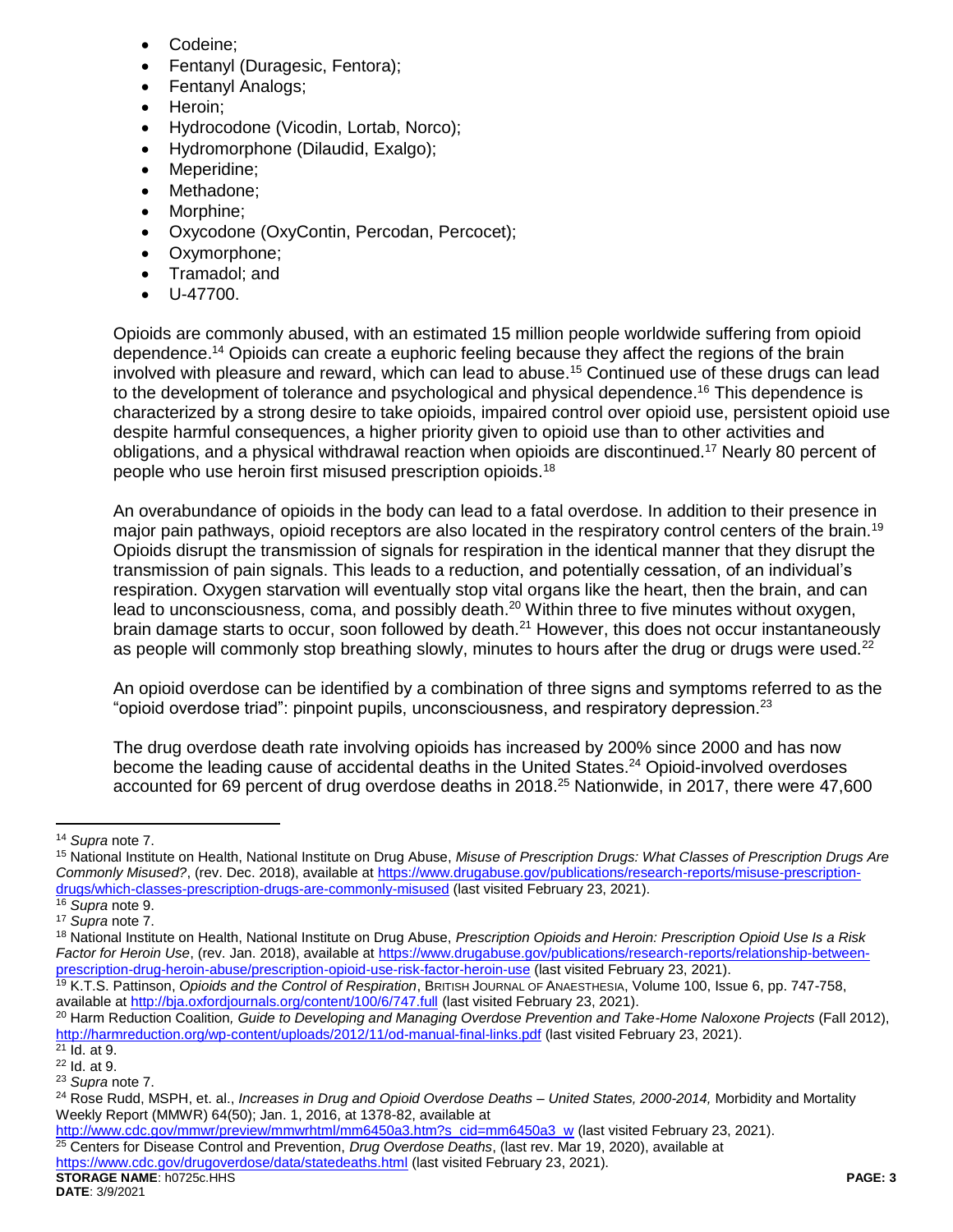deaths that involved an opioid (licit or illicit), and 17,029 people died from overdoses involving prescription opioids.<sup>26</sup> In 2019, Florida had the following opioid-involved deaths:<sup>27</sup>

| <b>Opioid</b>           | <b>Caused Death</b> | <b>Present at Death</b> |
|-------------------------|---------------------|-------------------------|
| Oxycodone               | 510                 | 671                     |
| Hydrocodone             | 165                 | 393                     |
| Methadone               | 174                 | 144                     |
| Morphine                | 984                 | 871                     |
| Fentanyl                | 3,244               | 411                     |
| <b>Fentanyl Analogs</b> | 922                 | 496                     |
| Heroin                  | 809                 | 145                     |

#### Controlled Substance Prescribing in Florida: Chronic Pain

Every physician, podiatrist, or dentist, who prescribes controlled substances in the state to treat chronic nonmalignant pain,<sup>28</sup> must register as a controlled substance prescribing practitioner and comply with certain practice standards specified in statute and rule.<sup>29</sup> Before prescribing controlled substances to treat chronic nonmalignant pain, a practitioner must:<sup>30</sup>

- Complete a medical history and a physical examination of the patient which must be documented in the patient's medical record and include:
	- $\circ$  The nature and intensity of the pain;
	- o Current and past treatments for pain;
	- o Underlying or coexisting diseases or conditions;
	- o The effect of the pain on physical and psychological function;
	- o A review of previous medical records and diagnostic studies;
	- o A history of alcohol and substance abuse; and
	- $\circ$  Documentation of the presence of one or recognized medical indications for the use of a controlled substance.
- Develop a written plan for assessing the patient's risk for aberrant drug-related behavior and monitor such behavior throughout the course of controlled substance treatment;
- Develop a written individualized treatment plan for each patient stating the objectives that will be used to determine treatment success;
- Discuss the risks and benefits of using controlled substances, including the risks of abuse and addiction, as well as the physical dependence and its consequences with the patient; and
- Enter into a controlled substance agreement with each patient that must be signed by the patient or legal representative and by the prescribing practitioner and include:
	- o The number and frequency of prescriptions and refills;
	- $\circ$  A statement outlining expectations for patient's compliance and reasons for which the drug therapy may be discontinued; and
	- $\circ$  An agreement that the patient's chronic nonmalignant pain only be treated by a single treating practitioner unless otherwise authorized and documented in the medical record.

A prescribing practitioner must see a patient being treated with controlled substances for chronic nonmalignant pain at least once every three months and must maintain detailed medical records relating to such treatment.<sup>31</sup> Patients at special risk for drug abuse or diversion may require

 $\overline{a}$ 

<sup>26</sup> L. Scholl, et. al. *Drug and Opioid-Involved Overdose Deaths – United States, 2013-2017*, Morbidity and Mortality Weekly Report (MMWR) 64(50); Jan. 4, 2019, at 1378-82, available at

[https://www.cdc.gov/mmwr/volumes/67/wr/mm675152e1.htm?s\\_cid=mm675152e1\\_w](https://www.cdc.gov/mmwr/volumes/67/wr/mm675152e1.htm?s_cid=mm675152e1_w) (last visited February 23, 2021).<br><sup>27</sup> Sunra pote 13, "Caused death" means that the medical examiner determined the drug played a causal role in the

Supra not[e 13.](#page-1-3) "Caused death" means that the medical examiner determined the drug played a causal role in the death. "Present at death" means the medical examiner determine that the drug is present or identifiable but may not have played a causal role in the death.

 $^{28}$  "Chronic nonmalignant pain" is defined as pain unrelated to cancer which persists beyond the usual course of disease or the injury that is the cause of the pain or more than 90 days after surgery. Section 456.44(1)(e), F.S.

 $29$  Chapter 2011-141, s. 3, Laws of Fla. (creating s. 456.44, F.S., effective July 1, 2011).

<sup>30</sup> Section 456.44(3), F.S.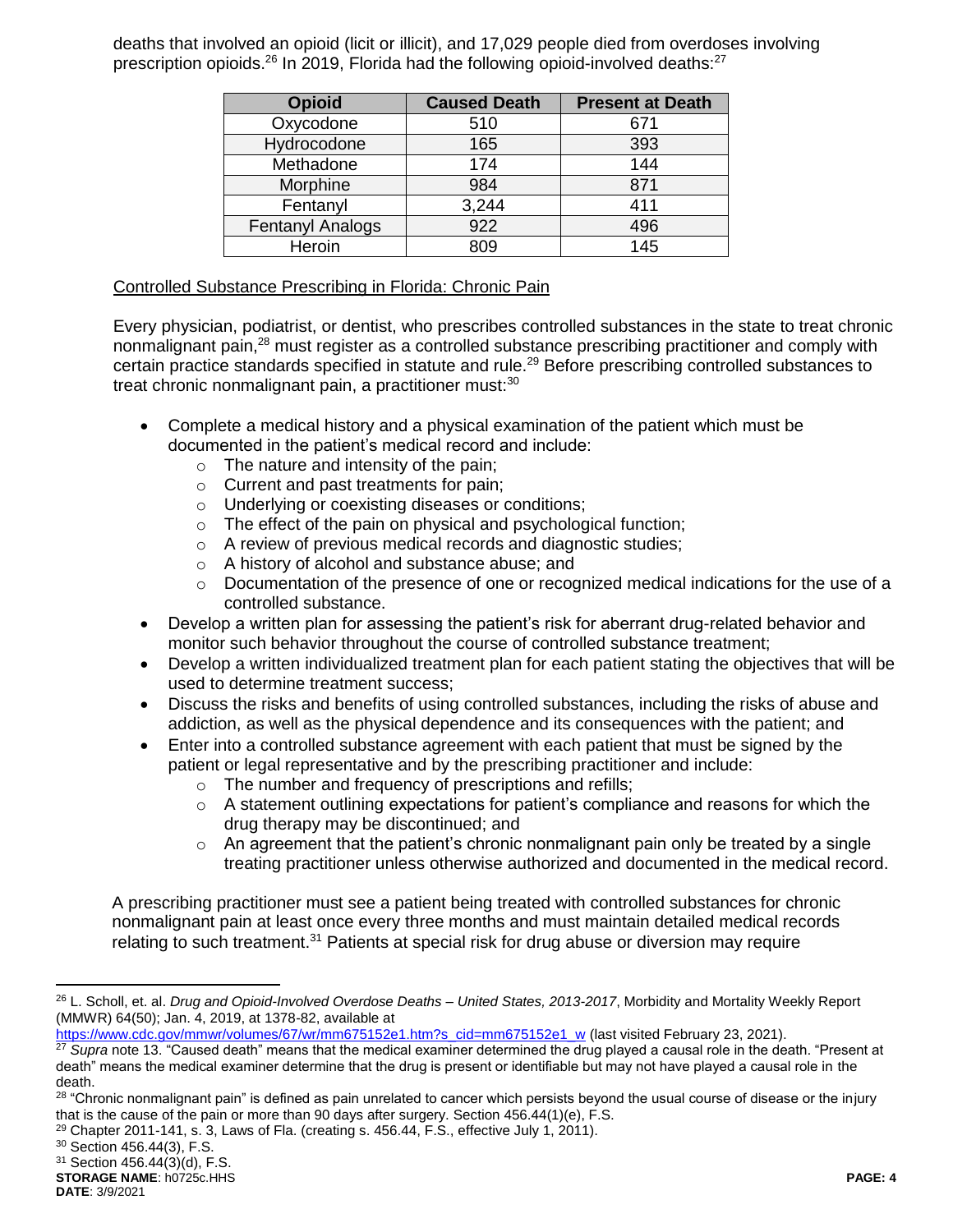consultation with or a referral to an addiction medicine physician or a psychiatrist.<sup>32</sup> The prescribing practitioner must immediately refer a patient exhibiting signs or symptoms of substance abuse to a pain management physician, an addiction medicine specialist, or an addiction medicine facility.<sup>33</sup>

#### Controlled Substance Prescribing in Florida: Acute Pain

The Boards of Dentistry, Medicine, Nursing, Optometry, Osteopathic Medicine, and Podiatric Medicine, have adopted rules for prescribing a controlled substance to treat acute pain.<sup>34</sup> Under these rules, a health care practitioner must:<sup>35</sup>

- Conduct a medical history and physical examination of the patient and document the patient's medical record, including the presence of one or more recognized medical indications for the use of a controlled substance;
- Create and maintain a written treatment plan, including any further diagnostic evaluations or other treatments planned including non-opioid medications and treatments;
- Obtain informed consent and agreement for treatment, including discussing the risks and benefits of using a controlled substance; expected pain intensity, duration, options; and use of pain medications, non-medication therapies, and common side effects;
- Periodically review the treatment plan;
- Refer the patient, as necessary, for additional evaluation and treatment in order to meet treatment goals;
- Maintain accurate and complete medical records; and
- Comply with all controlled substance laws and regulations.

A health care practitioner who fails to follow the guidelines established by the appropriate regulatory board is subject to disciplinary action against his or her license.

#### Continuing Education on Controlled Substance Prescribing

All health care practitioners who are authorized to prescribe controlled substances must complete a board-approved 2-hour continuing education course, if not already required to complete such a course under his or her practice act.<sup>36</sup> The course must address:

- Current standards on prescribing controlled substances, particularly opiates;
- Alternatives to the current standards on controlled substance prescribing;
- Nonpharmacological therapies;
- Prescribing emergency opioid antagonists; and
- Information on the risks of opioid addiction following all stages of treatment in the management of acute pain.

The course may be taken in a long-distance format and must be included in the continuing education required for the biennial renewal of a health care practitioner's license. The Department of Health (DOH) may not renew the license of a prescriber who fails to complete this continuing education requirement.

 $\overline{a}$ <sup>32</sup> Section 456.44(3)(e), F.S.

<sup>33</sup> Section 456.44(3)(g), F.S.

<sup>34</sup> Rules 64B5-17.0045, 64B8-9.013, 64B9-4.017, 64B13-3.100, 64B15-14.005, 64B18-23.002, F.A.C., respectively. *See also* s. 456.44(4), F.S.

 $35$  Id.

<sup>36</sup> Section 456.0301, F.S. Pursuant to s. 464.013(3)(b), F.S., an advanced registered nurse practitioner must complete at least 3 hours of continuing education hours on the safe and effective prescribing of controlled substances each biennial renewal cycle. Section 466.0135, F.S., requires dentists to complete at least 2 continuing education hours on the safe and effective prescribing of controlled substances for license renewal. Rules 64B8-30.005(6) and 64B15-6.0035(6), F.A.C., requires physician assistants who prescribe controlled substances to complete 3 hours of continuing education on the safe and effective prescribing of controlled substance medications.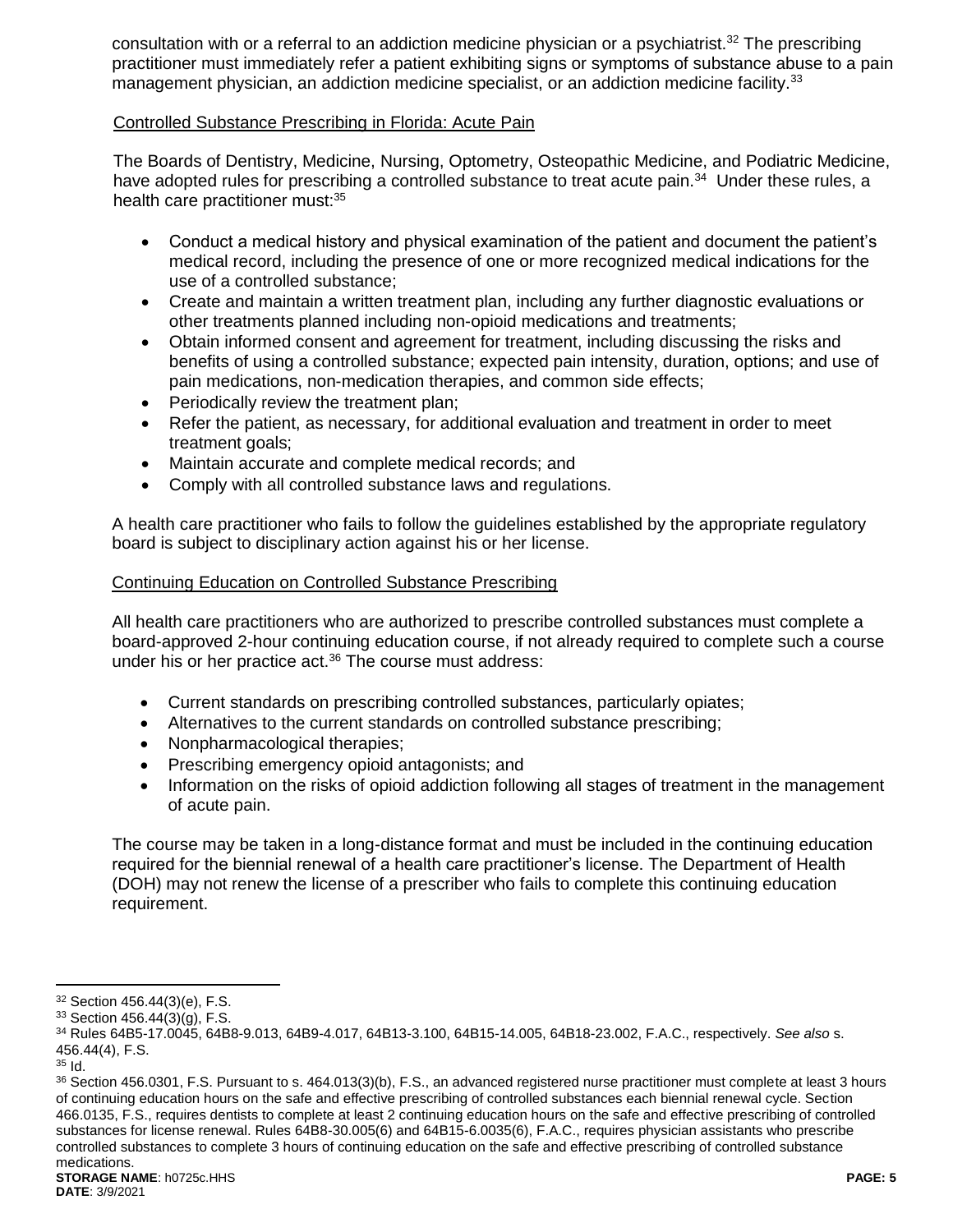## Non-Opioid Alternatives

Using a non-opioid treatment option may eliminate the need for an opioid or reduce the amount of opioids used. The federal Centers for Disease Control and Prevention (CDC) guidelines for treating chronic pain indicate that non-pharmacologic therapy and non-opioid pharmacologic therapy are the preferred manners of treatment for chronic pain.<sup>37</sup> Examples of non-opioid treatments include:<sup>38</sup>

- Non-opioid medications, such as non-steroidal anti-inflammatory agents (NSAIDs), acetaminophen, corticosteroids, and topical products;
- Behavioral interventions, such as meditation;
- Environmental-based interventions, such as lighting alterations and music therapy; and
- Physical interventions, such as surgery, chiropractic care, acupuncture, physical therapy, and massage therapy.

The CDC also advises that opioid therapy should only be considered if the expected benefit to the patient outweighs the risk, and if used, should be combined with non-pharmacologic and non-opioid pharmacologic therapy.<sup>39</sup>

# *Florida Law on Non-Opioid Alternatives*

Current law requires all health care practitioners, except pharmacists, to discuss non-opioid alternatives for treating pain with their patients prior to providing anesthesia or prescribing, ordering, dispensing, or administering an opioid.<sup>40</sup> The health care practitioner must discuss the advantages and disadvantages of using a non- opioid alternative and document the discussion in the patient's record.<sup>41</sup> The only exception to this requirement is when a health care practitioner is providing emergency care or hospice services. 42

The law also allows a practitioner to inform the patient's representative, instead of the patient, of nonopioid alternatives for treating pain and discuss the advantages and disadvantages of using such alternatives. A health care practitioner must document any such discussion in the patient's medical record. 43

In addition, DOH is required to develop and publish on its website, an educational pamphlet regarding the use of non-opioid alternatives to treat pain under current law.<sup>44</sup> The pamphlet addresses:  $45$ 

- Nonopioid alternatives, including non-opioid medications and non-pharmacological therapies; and
- Advantages and disadvantages of using each of the non-opioid alternatives.

A practitioner must give patients considering opioid therapy this printed pamphlet.

 $\overline{a}$ 

<sup>37</sup> Centers for Disease Control and Prevention, *Nonopioid Treatments for Chronic Pain,* available at [https://www.cdc.gov/drugoverdose/pdf/nonopioid\\_treatments-a.pdf](https://www.cdc.gov/drugoverdose/pdf/nonopioid_treatments-a.pdf) (last visited February 23, 2021).

<sup>38</sup> The Joint Commission, *Non-Pharmacologic and Non-Opioid Solutions for Pain Management*, QUICK SAFETY 44 (Aug. 2018), available at [https://www.jointcommission.org/assets/1/23/QS\\_Nonopioid\\_pain\\_mgmt\\_8\\_15\\_18\\_FINAL1.PDF](https://www.jointcommission.org/assets/1/23/QS_Nonopioid_pain_mgmt_8_15_18_FINAL1.PDF) (last visited February 23, 2021). <sup>39</sup> *Supra* note 37.

<sup>40</sup> Section 456.44(7)(c), F.S.

 $41$  Id.

<sup>42 &</sup>quot;Emergency care and services" means medical screening, examination, and evaluation by a physician or other authorized personnel under the supervision of a physician to determine if an emergency medical condition exists and, if it does, the care, treatment, or surgery by a physician necessary to relive or eliminate the emergency medical condition, within the service capability of the facility (s. 395.002, F.S.). "Hospice services" means items and services furnished to a patient and family by a hospice, or by others under arrangements with such a program, in a place of temporary or permanent residence used as the patient's home for the purpose of maintaining the patient at home; or, if the patient needs short-term institutionalization, the services shall be furnished in cooperation with those contracted institutions or in the hospice inpatient facility (s. 400.601, F.S.). <sup>43</sup> *Supra* note 40.

<sup>44</sup> Chapter 2019-123, L.O.F., codified at s. 456.44(7), F.S. The website and pamphlet may be accessed at <http://www.floridahealth.gov/programs-and-services/non-opioid-pain-management/index.html> (last visited February 23, 2021).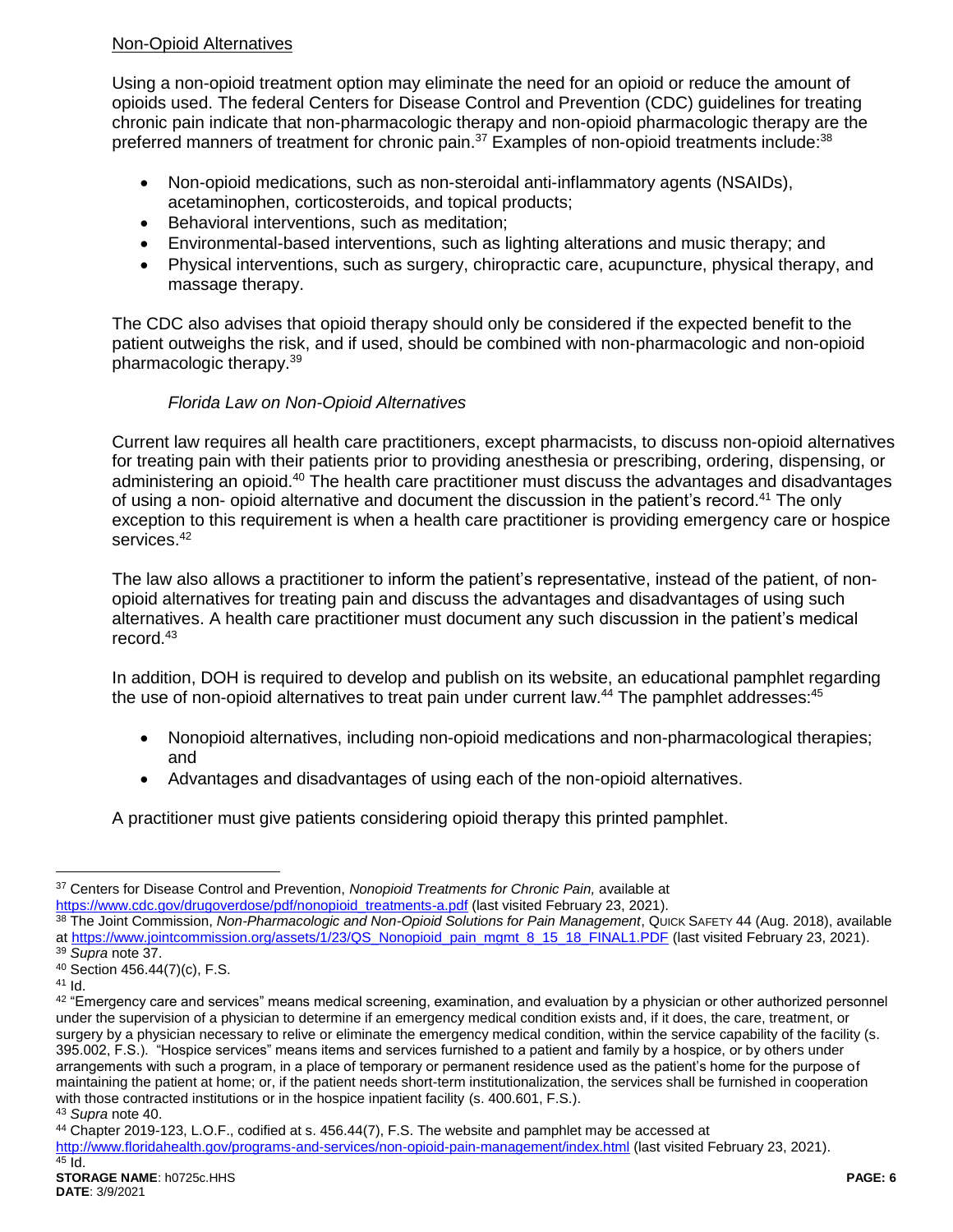## **Effect of the Proposed Changes**

HB 725 modifies the existing requirements on practitioners by allowing them to provide each patient with an electronically transmitted copy of the DOH pamphlet as an alternative to a printed pamphlet.

The bill provides an effective date of July 1, 2021.

B. SECTION DIRECTORY:

**Section 1:** Amends s. 456.44, F.S., relating to controlled substance prescribing. **Section 2:** Provides an effective date of July 1, 2021.

#### **II. FISCAL ANALYSIS & ECONOMIC IMPACT STATEMENT**

- A. FISCAL IMPACT ON STATE GOVERNMENT:
	- 1. Revenues:

None.

2. Expenditures:

None.

- B. FISCAL IMPACT ON LOCAL GOVERNMENTS:
	- 1. Revenues:

None.

- 2. Expenditures: None.
- C. DIRECT ECONOMIC IMPACT ON PRIVATE SECTOR: None.
- D. FISCAL COMMENTS: None.

## **III. COMMENTS**

- A. CONSTITUTIONAL ISSUES:
	- 1. Applicability of Municipality/County Mandates Provision: Not applicable. The bill does not appear to affect county or municipal governments.
	- 2. Other:

None.

B. RULE-MAKING AUTHORITY:

Rulemaking is not necessary to implement the bill's provisions.